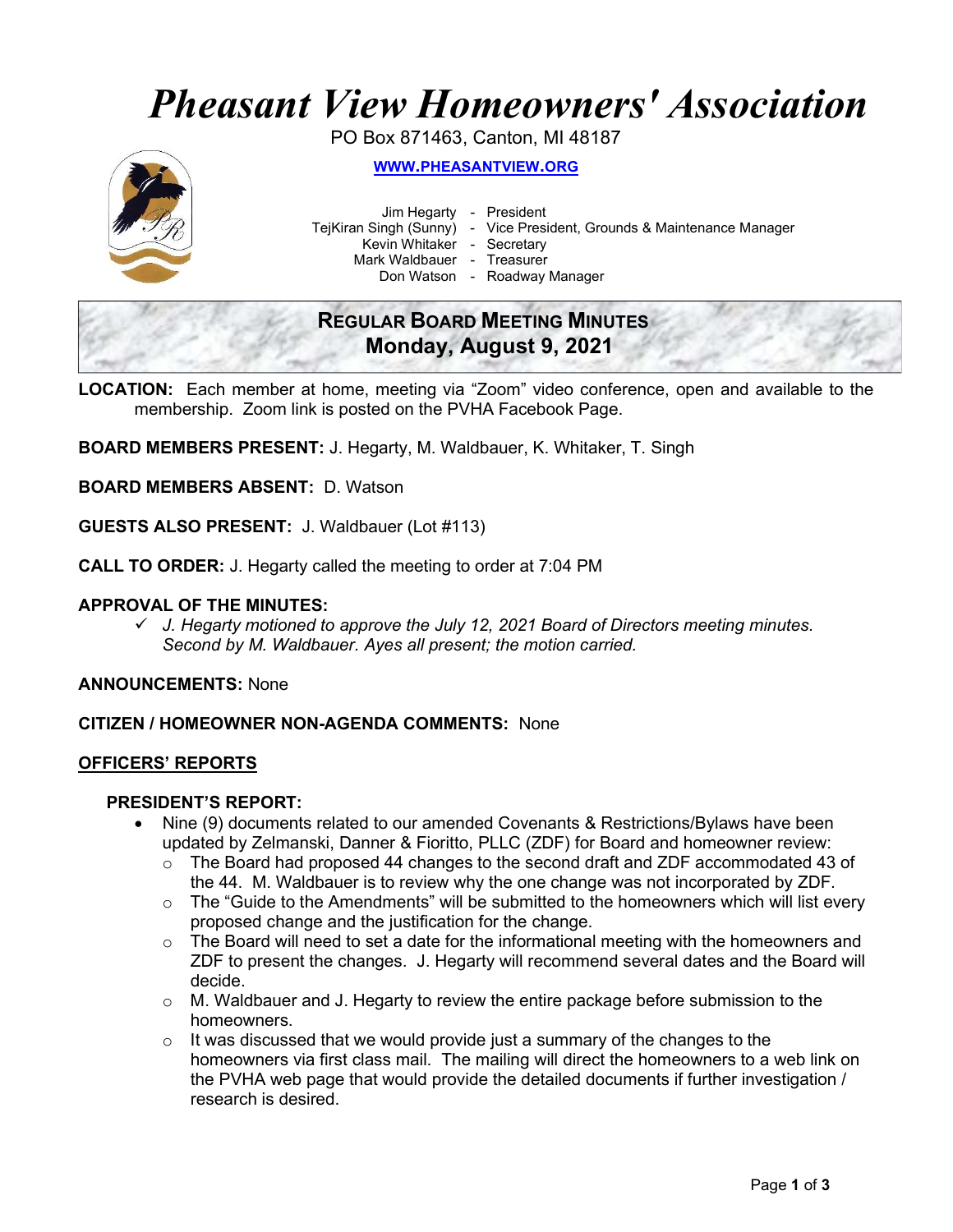- $\circ$  A concern was raised about the effective date of the "amended" Covenants & Restrictions and By Laws if accepted by 80% of the homeowners. J. Hegarty was to confirm the effective date timing with ZDF.
	- $\checkmark$  M. Waldbauer motioned to approve the President's Report. Second by T. Singh. Ayes all present; the motion carried.

# VICE PRESIDENT'S REPORT:

- Lot #148 (1200 Crowndale Lane) has one missing and one dead tree. Two letters have already been sent to the homeowner about the missing tree. T. Singh to draft a third letter to the homeowner copying the Canton Ordinance Officer.
- Lot # 26 (46091 Windridge Lane) also has two trees missing along the curb. A second letter will be sent requesting that they replace the trees.
- Garbage cans must be hidden from the street view of ALL homes. Several homes are continually storing their cans within view. A Facebook reminder will be sent notifying ALL homeowners of that requirement.
	- $\checkmark$  J. Hegarty motioned to approve the Vice President's Report. Second by M. Waldbauer. Ayes all board members present; the motion carried.

# SECRETARY'S REPORT:

• Nothing to report.

# TREASURER'S REPORT:

- A lien has now been applied to Lot # 156 (1424 Crowndale Lane) for non-payment of the 2021 Annual Assessment. The home remains for sale.
	- $\checkmark$  J. Hegarty motioned to approve the Treasurer's Report. Second by T. Singh. Ayes all board members present; the motion carried.

#### DIRECTOR and COMMITTEE REPORTS

#### ROADWAY MANAGER'S REPORT:

- The irrigation valve associated with Zone #2 (Beck berm) has now been replaced and the zone is fully operational.
- Sidewalk repairs are still earmarked for the Fall of 2021

#### ARCHITECTURAL REVIEW COMMITTEE (ARC):

• No requests this month

#### SUBDIVISION COMMUNICATION COORDINATOR'S REPORT:

 An additional Facebook announcement was made to encourage homeowners to sign up for the email list.

#### OLD BUSINESS:

• Nothing to report.

#### NEW BUSINESS:

• Nothing to report.

| <b>NEXT MEETING DATE:</b> Monday, September 13, 2021 @ 7:00 PM will be held via a Zoom conference |  |  |  |
|---------------------------------------------------------------------------------------------------|--|--|--|
| call                                                                                              |  |  |  |